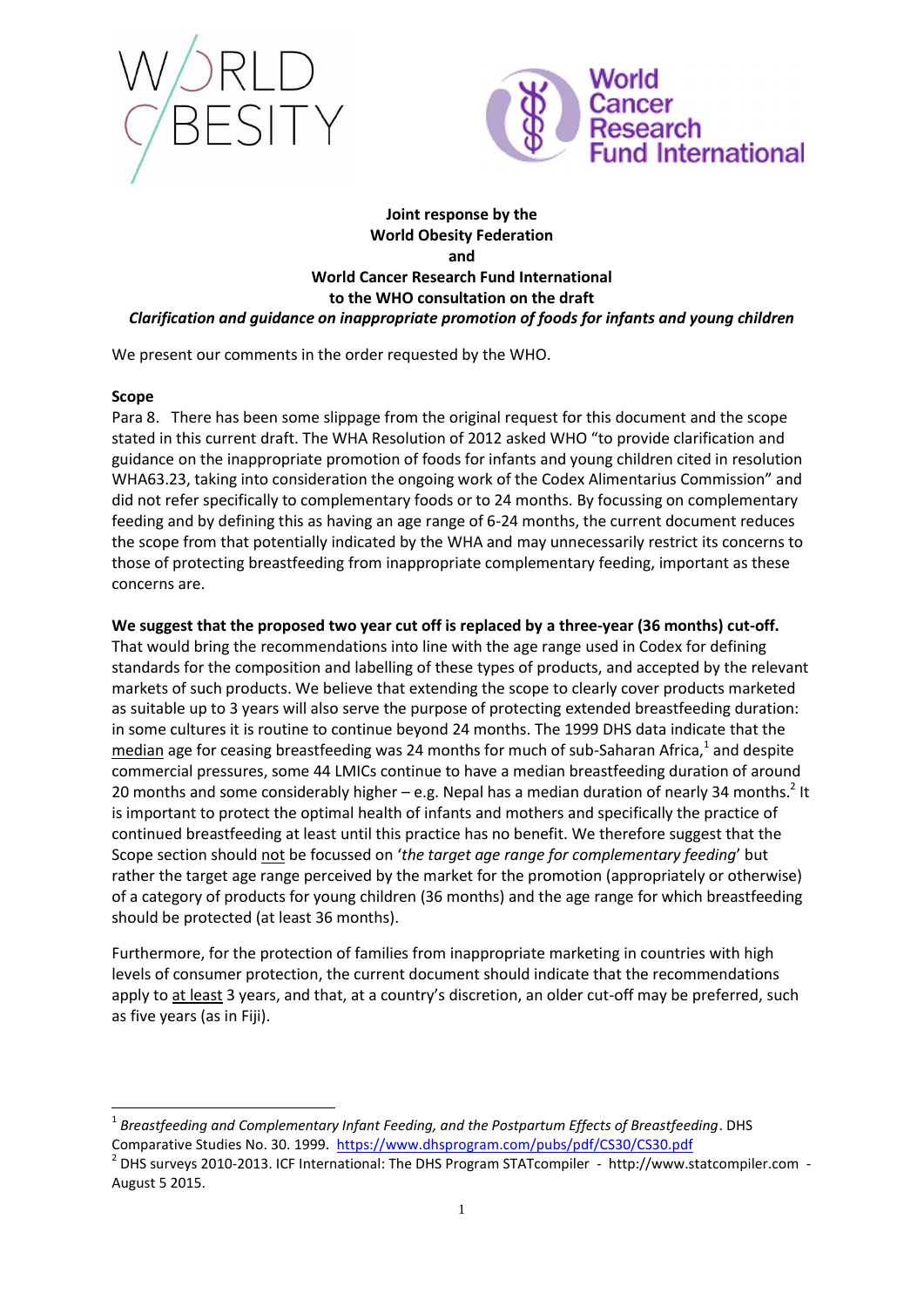In summary, in order to ensure that countries with older age cut-offs are not undermined by the present document's Scope, we recommend that the Scope section is simplified by following the Codex age-range, and additionally states clearly that countries may choose to adopt a higher age cut-off.

Furthermore, several of World Obesity Federation's members believe that WHO should be a standards-setting body, and should not be delegating standards-setting to member states, and in addition that standards-setting through Codex should be subject to rigorous procedures to remove conflicts of interest.

Lastly, in terms of scope, or as background scene-setting, the current proposals for restricted marketing should be set in the context of bridging the gap between the protection offered to infants through the *International Code of Marketing of Breastmilk Substitutes* (and its subsequent amendments), and the protection intended for older children expressed in the *Recommendations on Marketing of foods and non-alcoholic beverages to children, adopted at the WHA in 2010.*<sup>3</sup>

## **Recommendation 1**

It is very important to refer here to nationally approved **Food Based Dietary Guidelines (FBDGs) for infants and younger children,** where these are available. Some governments may have limited capacity to develop FBDGs, and in this case WHO should make technical assistance available to avoid the process being compromised by conflicted interests. Furthermore, the present document should recognise the work countries have put into the development of their FBDGs and to emphasise that such FBDGs can be used to scientifically underpin and justify national moves to regulate and restrict inappropriate promotion.

The present document should also add a recommendation for a global code on marketing of complementary feeding products. We note that the PAHO and WHO/UNICEF documents referred to in this Recommendation<sup>4</sup> date from 2003 and we recommend that they are reviewed and updated in order to provide the necessary scientific and political support.

Furthermore, we suggest that Recommendation 1 is not really a recommendation but should be moved to the pre-amble, where there should be something that states that the present document should be read as applying in addition to the International Code of Marketing of Breastmilk Substitutes and its subsequent resolutions and amendments.

#### **Recommendation 2**

We are unclear as to why this recommendation is here, as the International Code of Marketing of Breastmilk Substitutes, which incidentally should always be referred to as including subsequent WHA resolutions, already covers follow-on and other products, and indeed includes such products as bottles, teats and related equipment, free gifts and professional endorsements.

1

http://www.who.int/maternal\_child\_adolescent/documents/a85622/en/.

<sup>&</sup>lt;sup>3</sup> Resolution WHA63.14.

See document at<http://www.who.int/dietphysicalactivity/marketing-food-to-children/en/>

 $4$  (Ref 9) Pan American Health Organization and World Health Organization. Guiding Principles for Complementary Feeding of the Breastfed Child. 2003.

<sup>(</sup>Ref 10) WHO/UNICEF. Global Strategy for Infant and Young Child Feeding, Geneva. 2003.

http://apps.who.int/iris/bitstream/10665/42590/1/9241562218.pdf?ua=1&ua=1.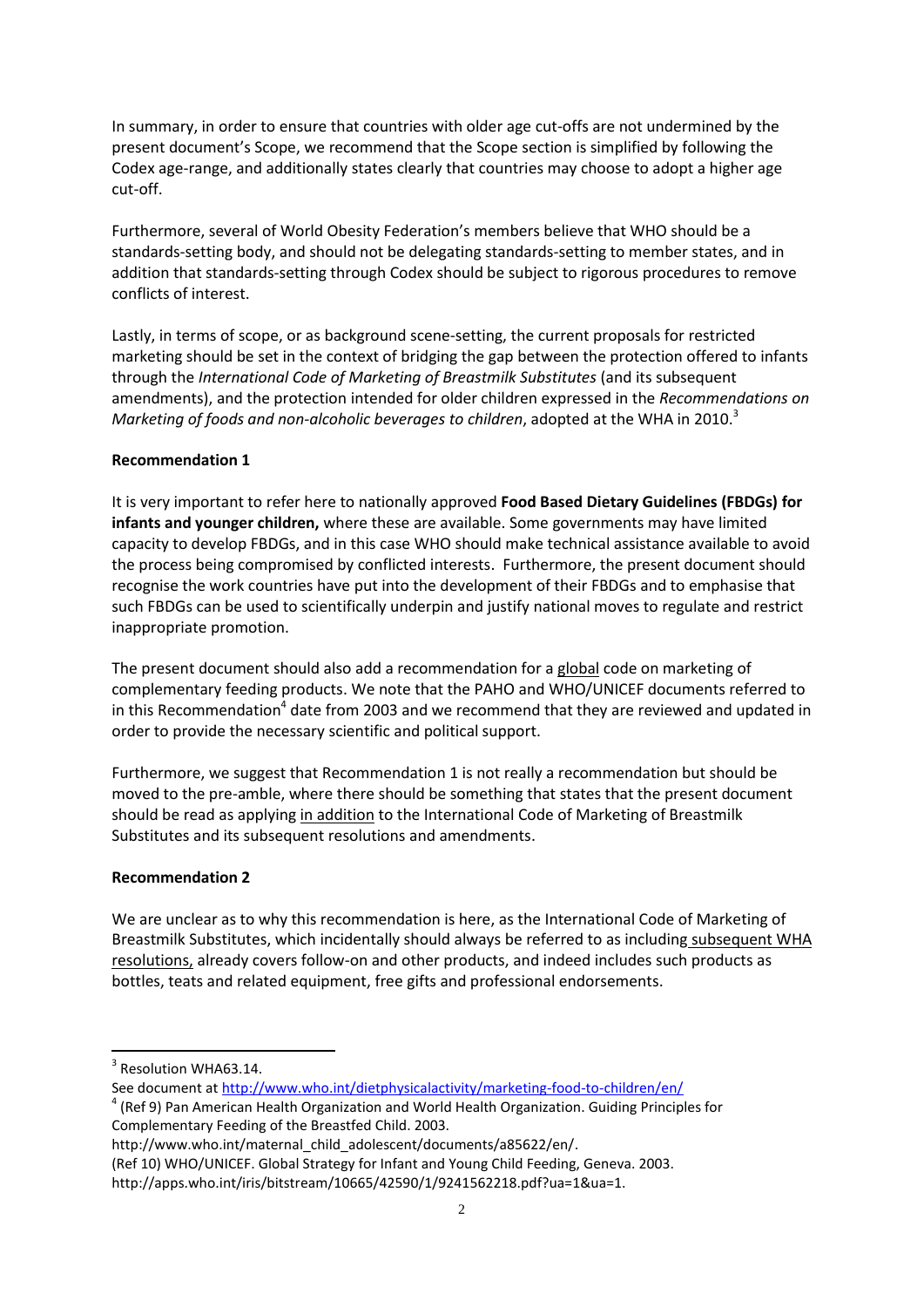The last phrase should refer to 'follow-on' rather than 'follow-up' formula.

## **Recommendation 3**

This Recommendation starts by suggesting that products should not be promoted unless they meet all relevant standards and guidelines, including those issued by Codex. It is important to note that WHO has made substantial progress in reviewing and redefining recommendations for healthpromoting nutrition, particularly in relation to non-communicable diseases, and that the Codex has lagged substantially behind them. This is most recently the case for the added sugar content of foods and beverages. Therefore, when Recommendation 3 calls for national nutrition standards to define which products are appropriate for this age group, the document should also repeatedly refer to 'taking into account the recent WHO recommendations on added sugars'. It could further add that, for infants in particular, the added sugar levels should be set at minimal levels, as added sugar plays no positive nutritional role and greatly risks the emergence of dental caries.

As with Recommendation 2, the suggestion that national nutrition standards should be developed to define the appropriate products may be unattainable for some governments without technical expertise, e.g. in relation to the setting of appropriate levels of sodium or of n-6 and n-3 fatty acids for one, two and three year olds . It would therefore be vital to suggest that WHO can make technical assistance available, or will establish the standards through a Codex mechanism.

#### **Recommendation 4**

We agree with this Recommendation

## **Recommendation 5**

We note and support the suggestion that this Recommendation applies up to age 36 months, with the option for countries to adopt an older limit, such as 60 months.

In the second bullet point, we believe that the restrictions should apply beyond those companies that market breastmilk substitutes. We suggest the opening phrase of this bullet point should be "Companies, including those that…"

#### **Recommendation 6**

The bullet point stating "*Employ anyone to provide education on complementary feeding in health facilities*" needs further clarification, for example by replacing this point with: "Provide education or information on complementary feeding in health facilities using published materials or companycontracted staff, or give the appearance of providing information approved by health services or health professionals through any promotional media" This latter point covers forms of promotion that use, for example, online company-paid or company-subsidised experts (e.g. in company websites and also in "mommy" blogs and websites that provide information for mothers, which accept payment to endorse products).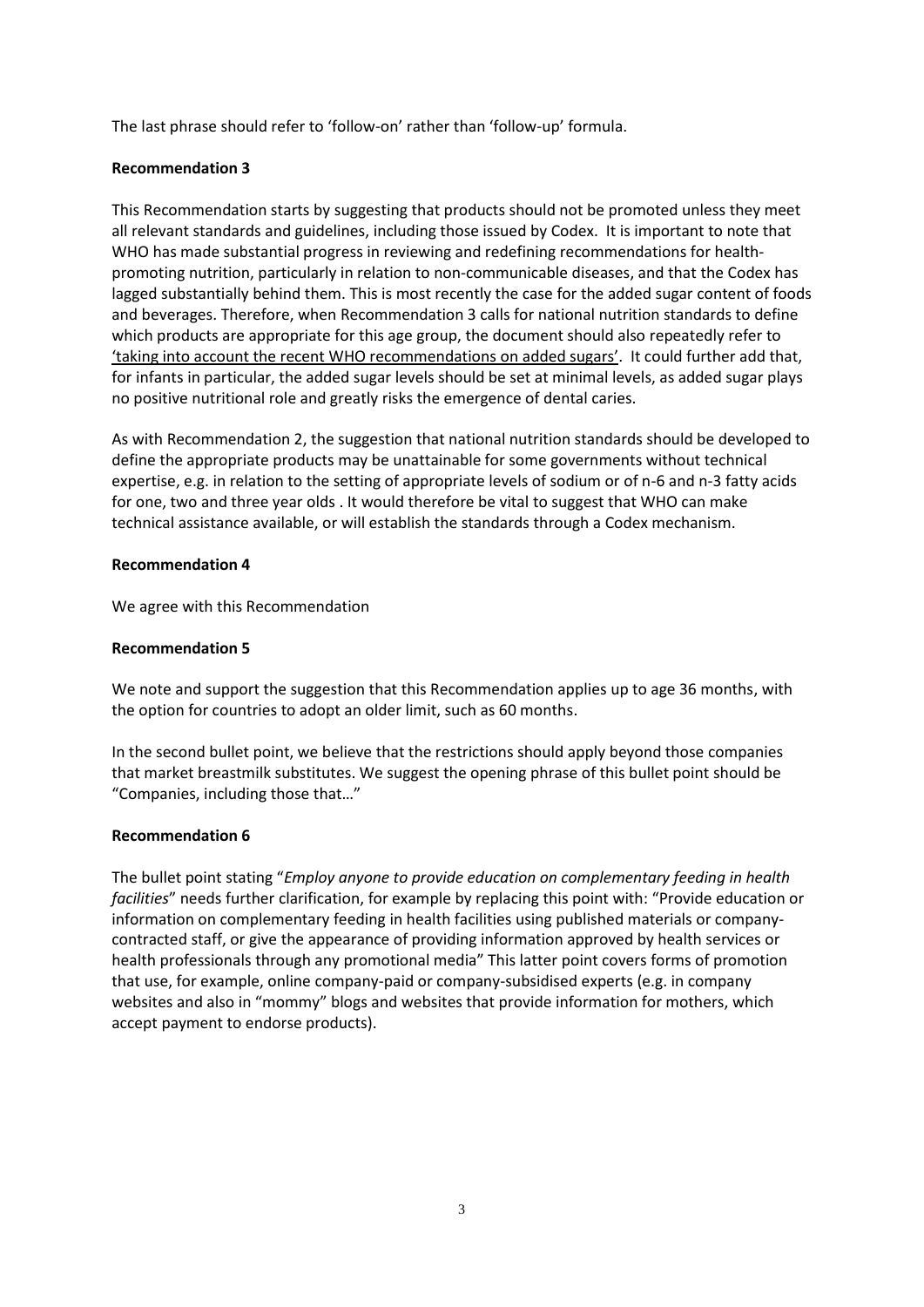#### **Recommendation 7**

We support this recommendation, but with the amendment that the age should be stated as 36 months or more. We support the suggestion that other *commercial* foods which 'are commonly fed' to young children, but which do not comply with specified nutritional quality standards should carry a warning. However we are not sure that the word 'commonly' is sufficiently precise, and an operational definition is needed, such as *'If there is survey evidence that a product is being consumed by more than 1% of children aged 24-36 months, but the product does not meet the nutritional standards applicable to foods marketed specifically for infants and young children (ref Codex), the product should be labelled with a warning as such.'*

#### **Additional comments**

-

Two points are suggested for consideration:

**1. There should be a recommendation to review Codex nutritional criteria for all food and beverage products for children under 36 months.** There is cause to call for a general review, given the rising concerns over the development of non-communicable disease in the life-course and in light of developing nutrition recommendations. This is important for salt content (there is evidence of high levels of consumption in children aged 2-5 years in countries where commercial foods dominate children's diets<sup>5</sup>) and for added sugars, for which WHO now recommends intakes below 10%E and preferably below 5%E throughout the life-course. 6 For sugars we are concerned to note that earlier drafts of the Codex guidelines on complementary foods originally proposed a 10% limit but the final text was amended to say only that manufacturers should 'use sugar sparingly' which is operationally unenforceable.

Furthermore, the Codex guidelines are poorly expressed and loosely worded in other respects, with phrases such as 'having regard to nutrient content' and they say nothing about restricting the use of unnecessary added flavours which are present largely for marketing purposes and which potentially undermine health. This is important: flavourings such as vanilla and chocolate are added to a wide range of commercial complementary foods and their repeated presentation to children will make the flavours highly familiar and desirable, especially when added in conjunction with fats and sugars, making the products very palatable. The flavours are unnecessary for infant and young child nutrition, and serve to accustom children to commercially processed foods for older children, rather than locally-produced family foods.

In order to better define the standards of nutrient composition suitable for infants and young children, WHO or Codex needs to undertake a rapid review. The review process should ensure that the influence of commercial operators is excluded from the setting of revised standards.

**2. The document is supposed to** *'provide clarification and guidance on the issue'* **according to the text on the consultation website.** Nevertheless, the document should clearly identify who is the intended audience for the recommendations. The initiative to produce the document follows the WHA call for 'clarification and guidance' in respect of their 2010 resolution *'to end inappropriate* 

<sup>&</sup>lt;sup>5</sup> For sodium consumption by children aged 2-5 years in the USA, see CDC publication: 'Cause for Concern' http://www.cdc.gov/salt/pdfs/children\_sodium.pdf

<sup>6</sup> WHO. Guideline: Sugars intake for adult and children. Geneva, World Health Organization; 2015 See http://www.who.int/nutrition/publications/guidelines/sugars\_intake/en/